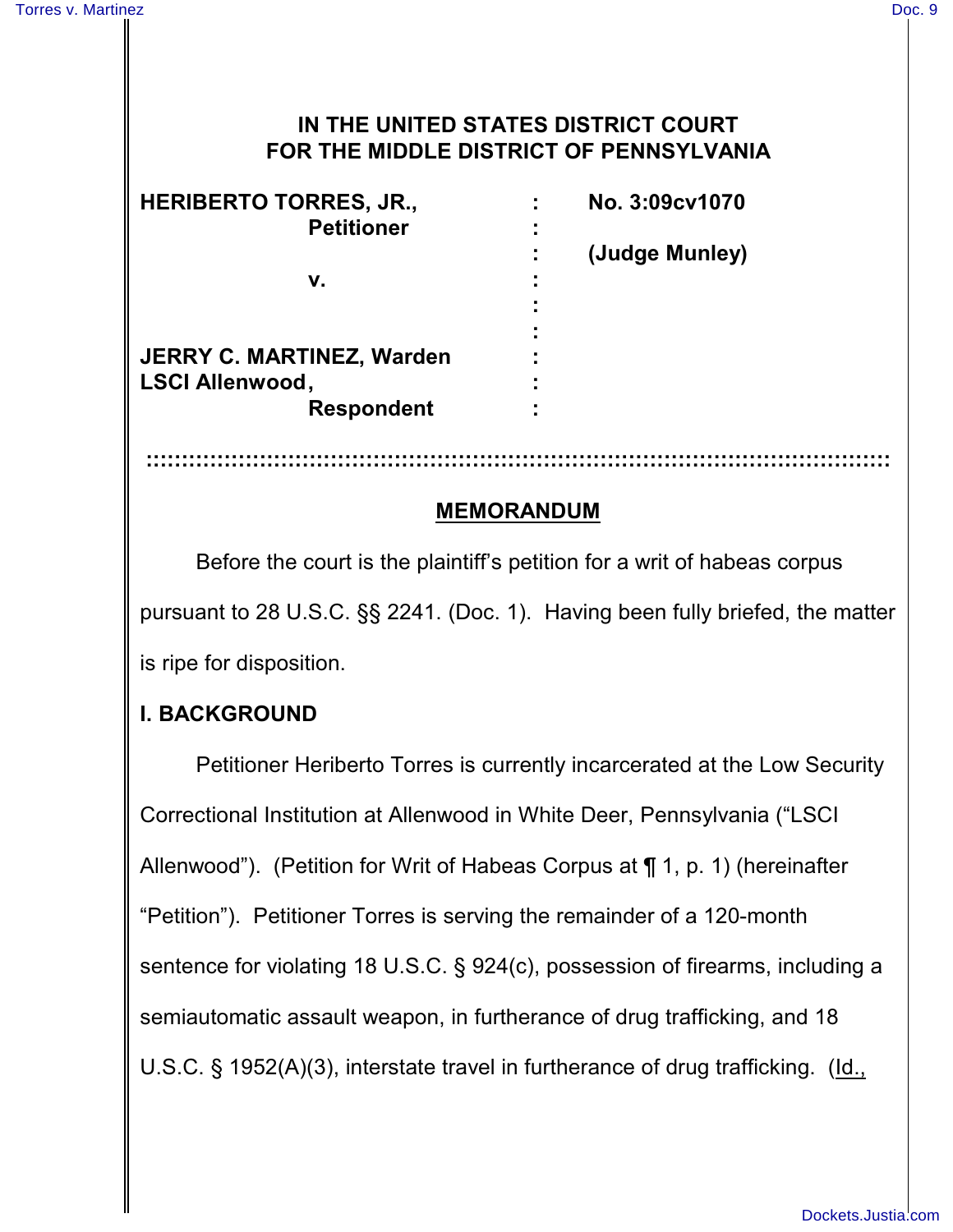Ex. B, "Sentence Monitoring Report Sheet"). Petitioner Torres is projected to be released from Bureau of Prisons custody on October 9, 2010. (Id.). The petitioner's placement date in a residential re-entry center ("RRC"), also known as a community corrections center ("CCC"), has been determined by the Bureau of Prisons to be between 5 and 6 months prior to his release date. (Petition at ¶ 7).

Torres files this petition for a writ of habeas corpus *pro se*, arguing that Bureau of Prisons pre-release policies violate 18 U.S.C. § 3624(c), as amended by the Second Chance Act.<sup>1</sup> An April 18, 2008 memorandum requires a Warden to obtain written concurrence from the Regional Director before submitting a request to place inmates in an RRC for a period greater than six months. (Id. at ¶¶ 4-7). The petitioner alleges that the Bureau of Prisons categorically denied him the full 12-month placement in an RRC by following the April 14, 2008 Memorandum, which is contrary to the Second Chance Act and "inconsistent" with Strong v. Schultz, 599 F.Supp. 2d 556

<sup>&</sup>lt;sup>1</sup> The Second Chance Act (Pub.L. 110-199, Title II, § 251(a), Apr. 9, 2008, 122 Stat. 692) re-wrote the pre-release custody placement statute by increasing the potential pre-release placement period from six to twelve months. 18 U.S.C. § 3624(c)(1). Moreover, it required the Bureau of Prisons to issue regulations ensuring that RRC placement decisions were made: (A) consistent with the factors in 18 U.S.C. § 3621(b); (B) on an individualized basis; and (C) so the duration of the placement period gives the inmate the greatest likelihood of successful community reintegration. 18 U.S.C. § 3624(c)(6).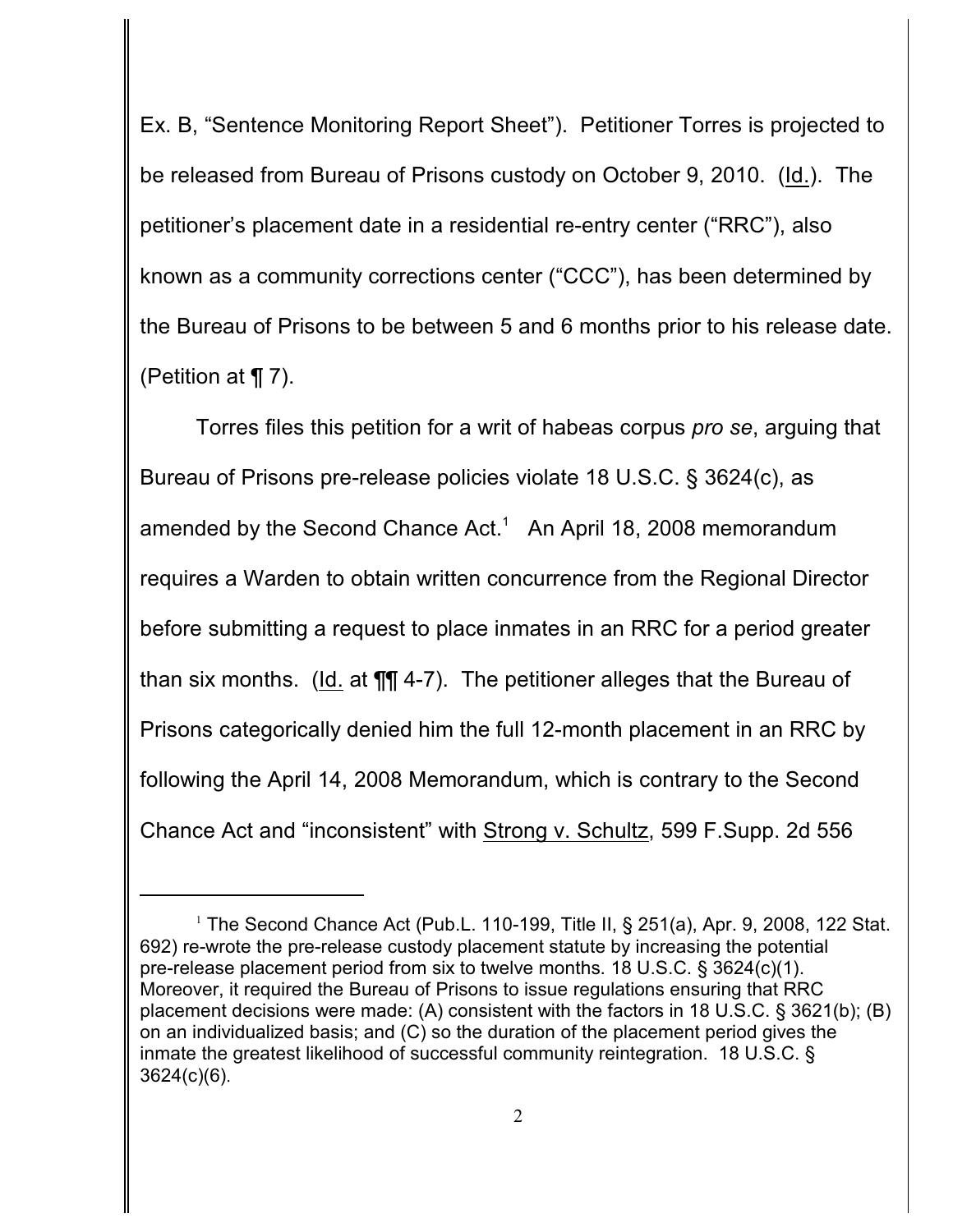(D.N.J.2009). (Petition at ¶¶ 6-9). Petitioner Torres concedes that he has yet to exhaust all of his administrative remedies, but he argues that he would be further prejudiced by time constraints due to his impending transfer to prerelease custody or outright completion of his sentence if he were to exhaust review.  $(\underline{\mathsf{Id}})$  at  $\P$  11).

### **II. JURISDICTION**

Because this case is brought pursuant to 28 U.S.C. § 2241, the court has jurisdiction pursuant to 28 U.S.C. § 1331. ("The district courts shall have original jurisdiction of all civil actions arising under the Constitution, laws, or treaties of the United States.").

### **III. STANDARD OF REVIEW**

A *pro se* pleading is held to less stringent standards than more formal pleadings drafted by lawyers. Estelle v. Gamble, 429 U.S. 97, 106 (1976); Haines v. Kerner, 404 U.S. 519, 520 (1972). A habeas petition and any supporting submissions filed *pro se* must be construed liberally and with a measure of tolerance. See Royce v. Hahn, 151 F.3d 116, 118 (3d Cir. 1998); Lewis v. Attorney General, 878 F.2d 714, 721-22 (3d Cir. 1989). However, a federal district court can dismiss a habeas petition if it appears from the face of the petition that the petitioner is not entitled to relief. See Lonchar v.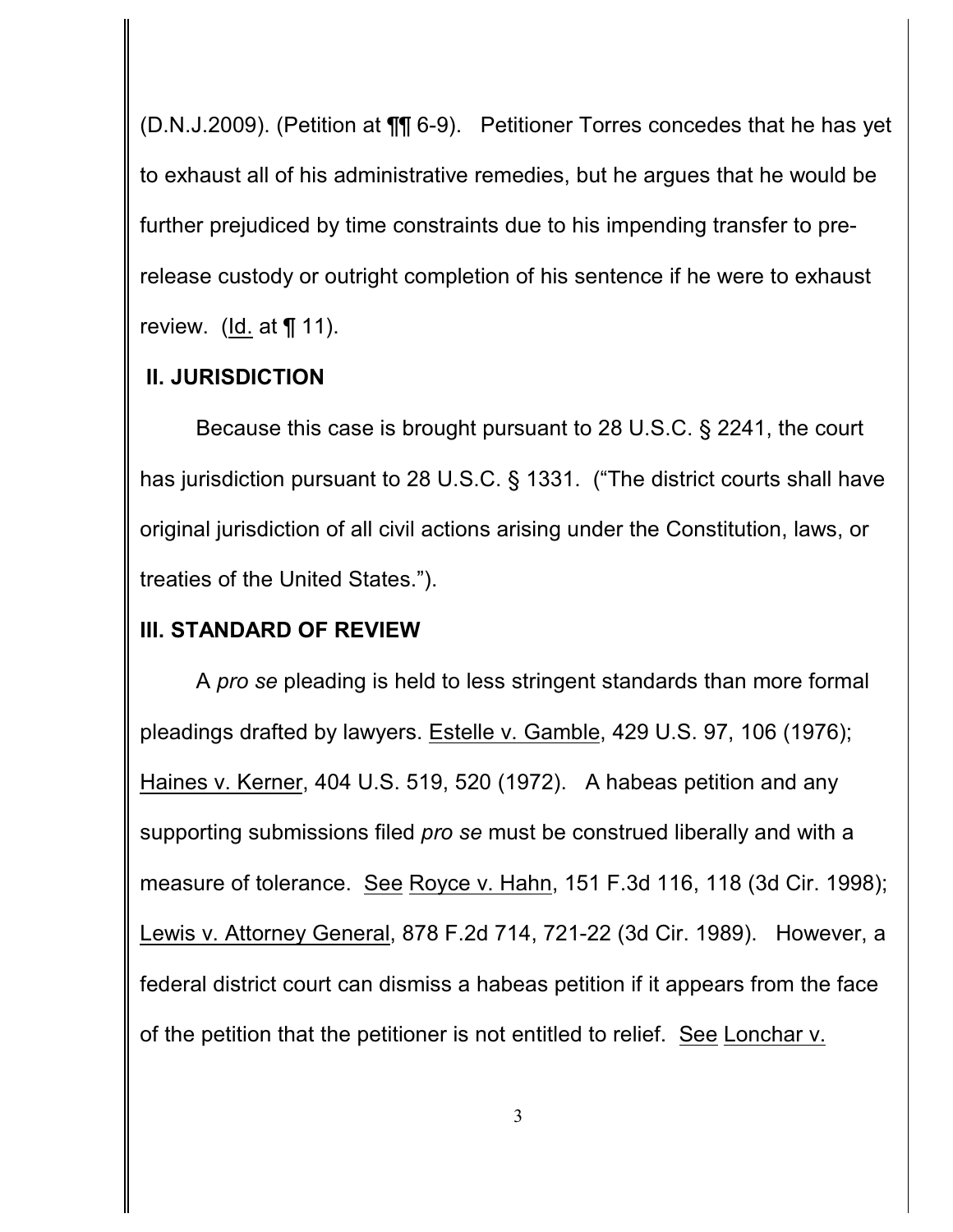Thomas, 517 U.S. 314, 320 (1996); Siers v. Ryan, 773 F.2d 37, 45 (3d Cir.1985), cert. denied, 490 U.S. 1025 (1989). See also 28 U.S.C. §§ 2243, 2255.

Petitioner Torres seeks a writ of habeas corpus pursuant to 28 U.S.C. § 2241 ("Section 2241"). That statute "confers jurisdiction on district courts to issue writs of habeas corpus in response to a petition from a state or federal prisoner who 'is in custody in violation of the Constitution or laws or treaties of the United States.'" Coady v. Vaughn, 251 F.3d 480, 484 (3d Cir. 2001). The federal habeas statute also requires that the petitioner be in custody "under the conviction or sentence under attack at the time his petition is filed." Lee v. Stickman, 357 F.3d 338, 342 (3d Cir. 2004) (quoting Maleng v. Cook, 490 U.S. 488, 490-91 (1989)).

Section 2241, unlike other federal habeas statutes, "confers habeas jurisdiction to hear the petition of a federal prisoner who is challenging not the validity but the execution of his sentence." Coady, 251 F.3d at 485. (quoting 28 U.S.C. §§ 2241(a) and (c)(3)). Although the Third Circuit has yet to define clearly the meaning of "execution" in this context, it has cited approvingly holdings from other circuits finding that a Section 2241 motion properly challenges "'such matters as the administration of parole, computation of a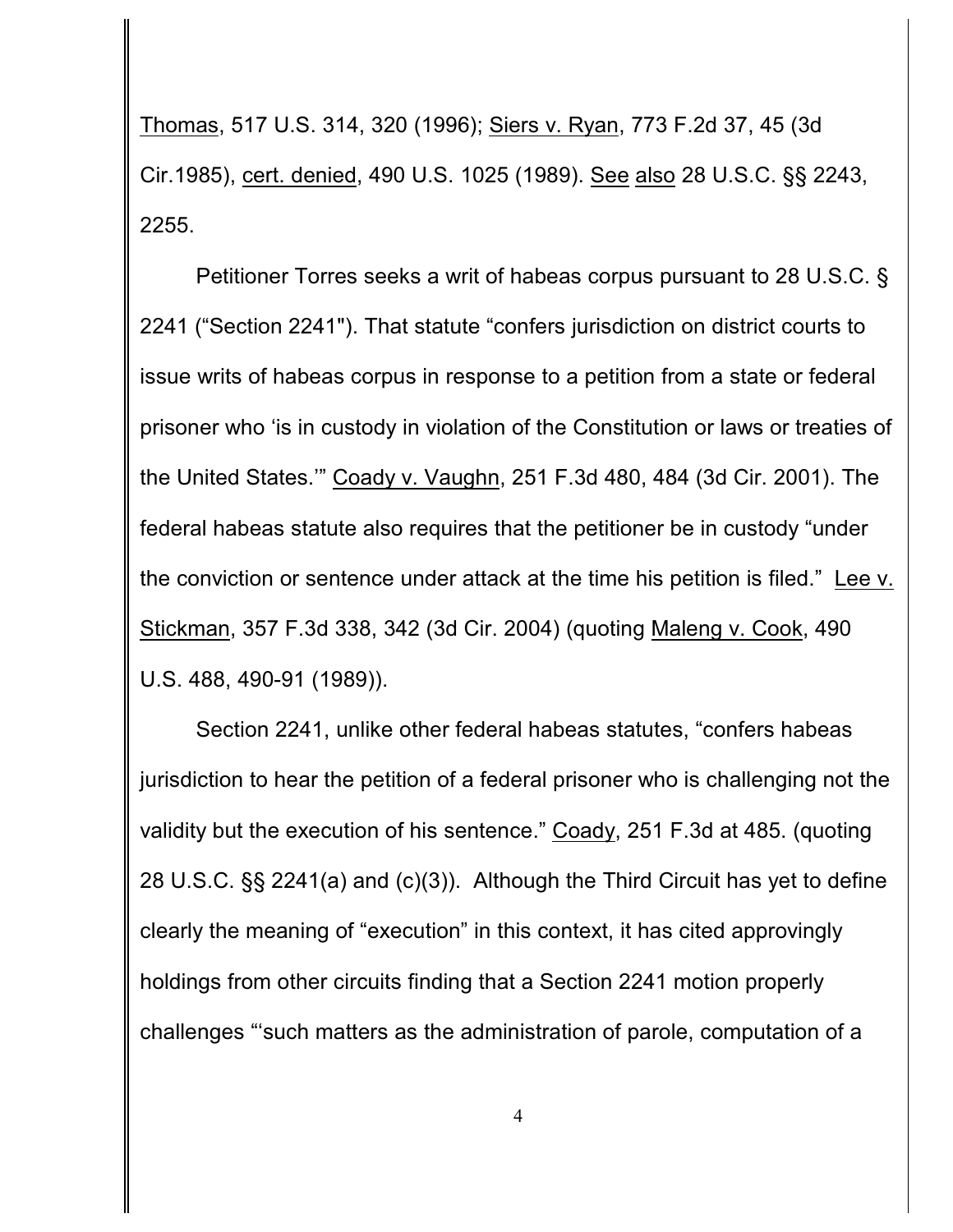prisoner's sentence by prison officials, prison disciplinary actions, prison transfers, type of detention and prison conditions.'" Woodall v. Federal Bureau of Prisons, 432 F.3d 235, 242 (3d Cir. 2005) (quoting Jimian v. Nash, 245 F.3d 144, 147 (2d Cir. 2001)). The Third Circuit Court of Appeals has also found Section 2241 the appropriate means for challenging a decision to exclude an inmate from release to an RRC. See Woodall, 432 F.3d at 243-44.

### **III. DISCUSSION**

# **A. Exhaustion of the Petitioner's Administrative Remedies Regarding His RRC/CCC Placement**

 Although Section 2241 does not contain a statutory exhaustion requirement, courts in the Third Circuit have consistently required a petitioner to exhaust his administrative remedies prior to petitioning for a writ of habeas corpus. Moscato v. Fed. Bureau of Prisons, 98 F.3d 757, 760 (3d Cir.1996) (citing Bradshaw v. Carlson, 682 F.2d 1050, 1052 (3d Cir.1981) (per curiam)); e.g., Callwood v. Enos, 230 F.3d 627, 634 (3d Cir. 2000). The Third Circuit requires administrative exhaustion for habeas claims raised under Section 2241 for the following reasons: "(1) allowing the appropriate agency to develop a factual record and apply its expertise facilitates judicial review; (2)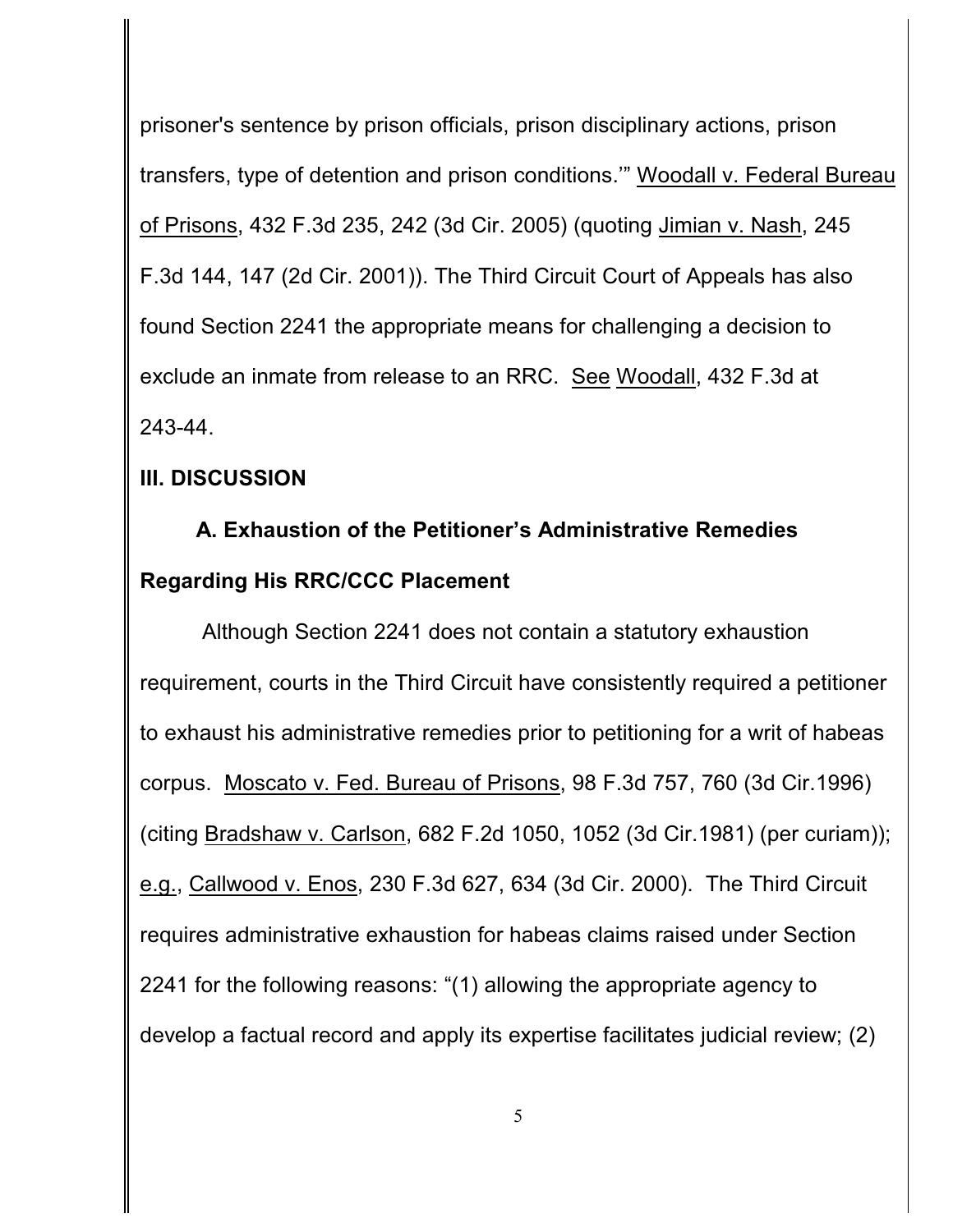permitting agencies to grant the relief requested conserves judicial resources; and (3) providing agencies the opportunity to correct their own errors fosters administrative autonomy." Moscato, 98 F.3d at 761-62 (3d Cir. 1996) (citations omitted).

The Supreme Court recognizes that: "'it is a principle controlling all habeas corpus petitions to the federal courts, that those courts will interfere with the administration of justice . . . only in rare cases where exceptional circumstances of peculiar urgency are shown to exist.'" Rose v. Lundy, 455 U.S. 509, 515-516 (1982) (quoting Ex parte Hawk, 321 U.S. 114, 117 (1944)) (internal quotations and footnote omitted)); e.g. Gambino v. Morris, 134 F.3d 156, 171 (3d Cir. 1998) (exhaustion of administrative remedies not required where petitioner demonstrates futility).

The Bureau of Prisons has a three-level Administrative Remedy Program that is available to inmates for "review of an issue which relates to any aspect of their confinement." 28 C.F.R. § 542.10. An inmate must first attempt informally to resolve the issue with institutional staff. 28 C.F.R. § 542.13(a). If the concern is not informally resolved, an inmate may file an appeal to the Warden of the institution where he is confined. 28 C.F.R. § 542.14. An inmate may then further appeal an adverse decision to the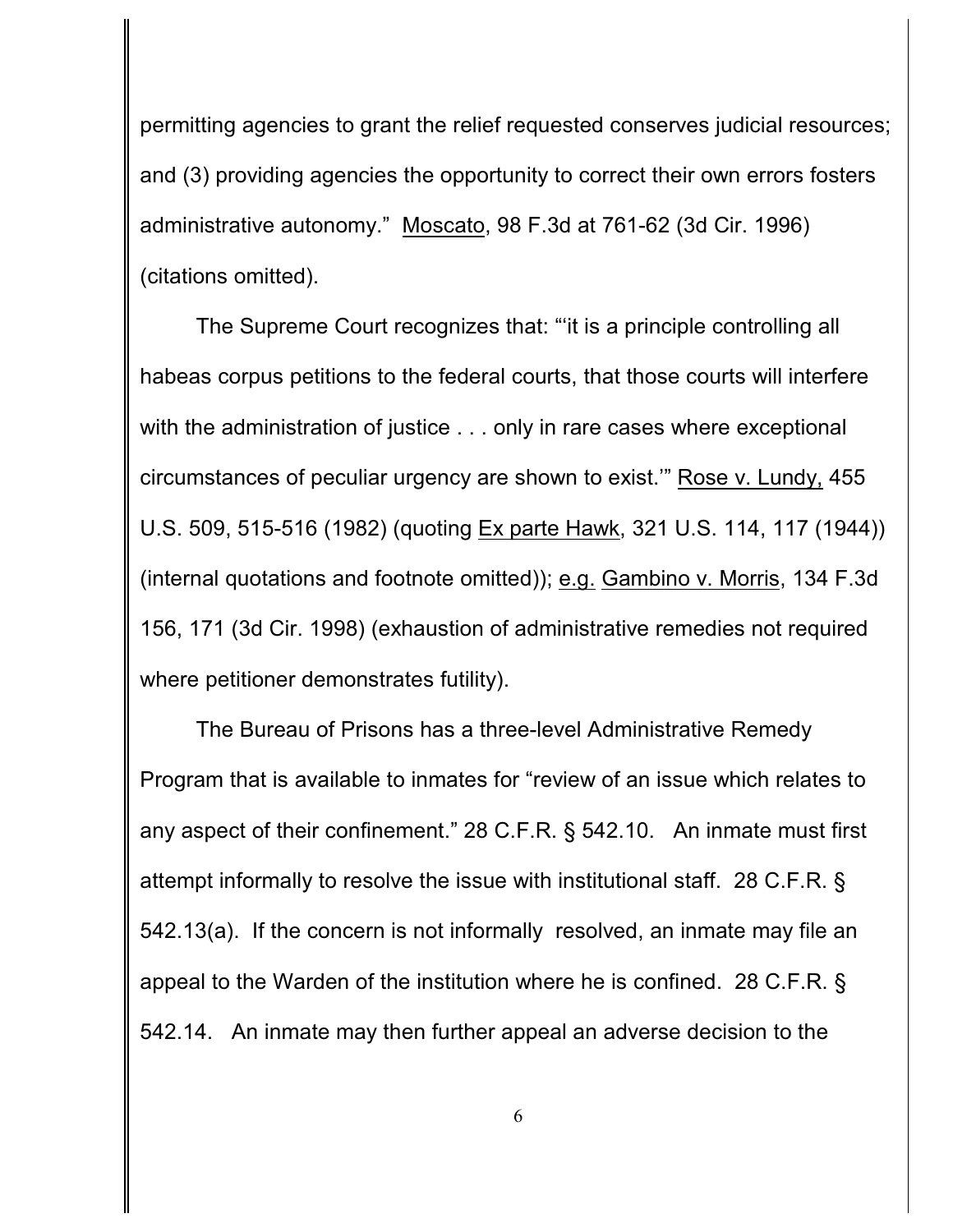Regional Director. 28 C.F.R. § 542.15(a). The inmate may then make a final administrative appeal to the Bureau of Prisons's Central Office. Id. No administrative remedy appeal is considered to have been fully and finally exhausted until it has been denied by the Bureau of Prisons's Central Office. Id. If responses are not received by the inmate within the time allotted for reply, "the inmate may consider the absence of a response to be a denial at that level." 28 C.F.R. § 542.18.

Petitioner Torres admits that he did not exhaust administrative remedies available to him before filing this petition for a writ of habeas corpus. The petitioner indicates that "the administrative remedy process is so time consuming that the filing of administrative remedies would further prejudice Petitioner as it takes approximately seven to eight months to complete." (Petitioner's Reply Brief (Doc. 8) at p. 1). He alleges that if the Bureau of Prisons were to comply with the Second Chance Act and refer him for a full twelve-month RRC placement, he would be placed into the pre-release program on October 9, 2009. (Id.). He argues that there is not sufficient time to file and complete the administrative remedy process. (Id.). Furthermore, the petitioner asks us to be guided by Strong v. Schultz, 599 F. Supp. 2d 556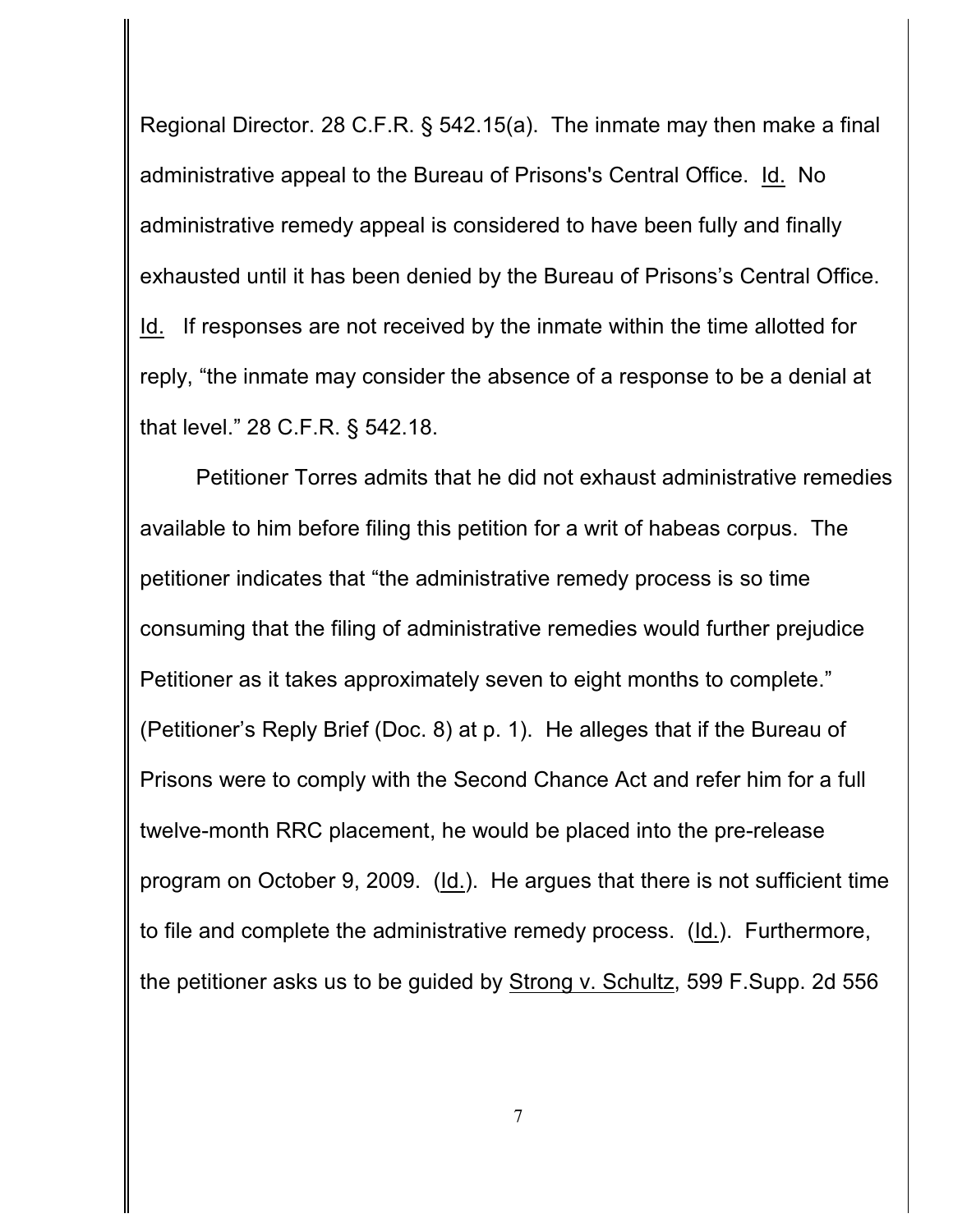(D.N.J. 2009), where that court directed the Bureau of Prisons immediately to reconsider the petitioner for RCC placement longer than six months.

There is no evidence that indicates the petitioner took any steps in the formal administrative remedy process during the lengthy time frame he was afforded. (See Respondent's Brief, Ex. 1, ¶¶ 9-10). Petitioner Torres provides documents that indicate his pre-release placement time was determined on December 19, 2008. (Petitioner's Reply Brief, Ex. RA). Had Petitioner Torres submitted a Bureau of Prisons complaint in December 2008, he would have had nearly twenty-two months to submit to administrative review and the appeals process. As of June 5, 2009, when the petition was filed with this court, Torres still had sixteen months remaining until his anticipated release date. The facts, as alleged, demonstrate an unwillingness by the petitioner to seek out administrative remedy.

In Strong, the facts show that the petitioner received reconsideration for RRC placement partly because he had exhausted his administrative remedies. The petitioner in that case sought twelve-month pre-release placement because he had been diagnosed with HIV/AIDS and needed to obtain medical care and substance abuse treatment before securing employment. Strong, 599 F.Supp. 2d at 560. After fully exhausting his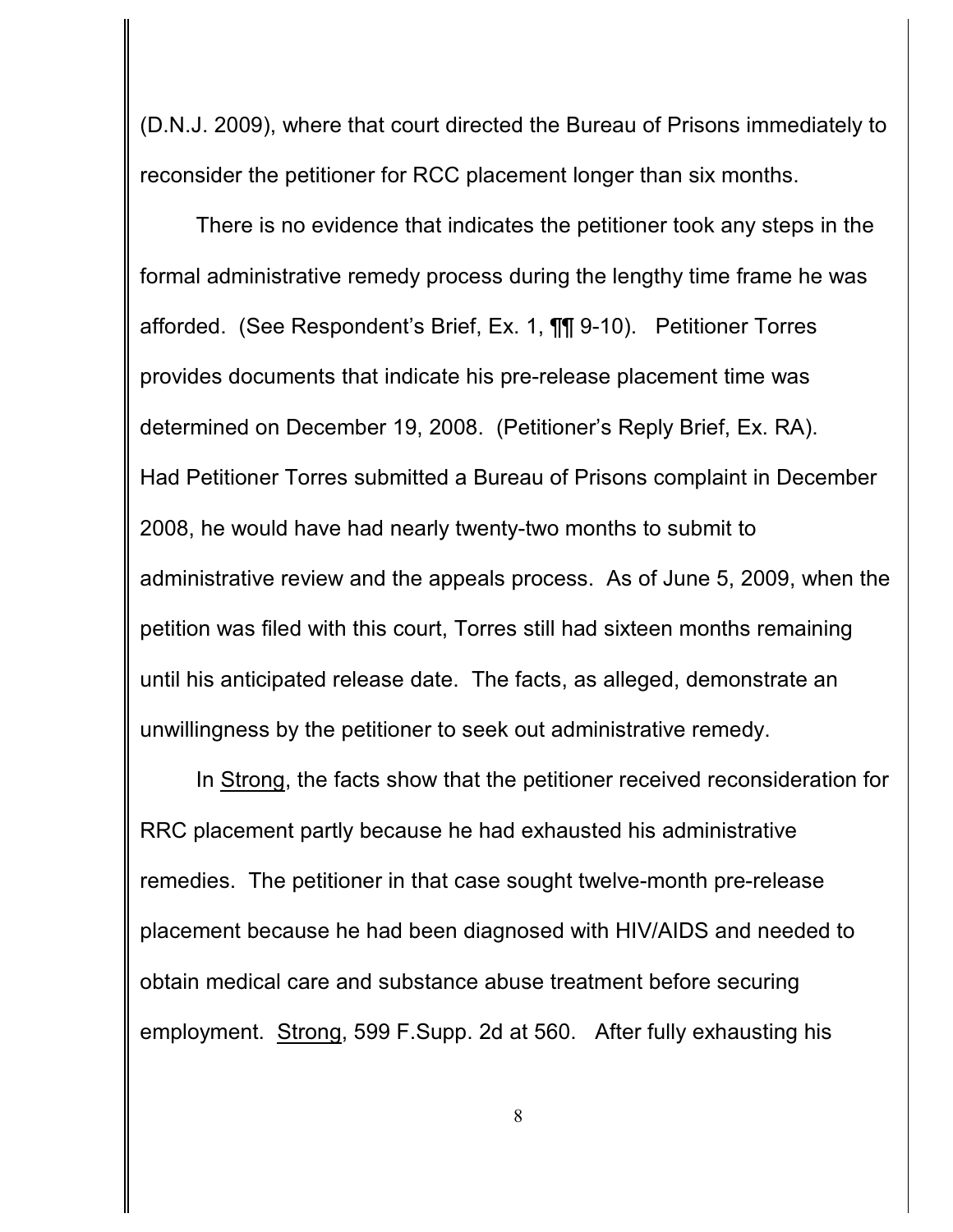complaint within the Bureau of Prisons, the petitioner was able to receive an increase from sixty days to six months pre-release placement. Subsequently, the petitioner felt his particular circumstances warranted more time in an RRC, which led him to petition in federal court. Id. at 561.

The court finds that Petitioner Torres has shown neither a peculiar urgency or that his administrative remedies would be futile. Exhaustion of administrative remedies is not rendered futile just because a prisoner anticipates he will be unsuccessful in his administrative appeals before the twelve-month pre-release mark, which is simply a statutory maximum and not a mandate. See 18 U.S.C. 3624(c)(1)-(6). As such, the petitioner had adequate time to exhaust his administrative remedies. Considering the petitioner's own eight-month estimate of the time it would take to exhaust review, the court finds that Petitioner Torres could have taken his claim well into the administrative appeals process prior to seeking relief from this court. See Shoup v. Schultz, No. 08-3821, 2009 WL 1544664 at \* 3 (D.N.J. June 2, 2009) (dismissing petitioner for failure to initiate administrative review); Cooper v. Grondolsky, No. 09-2970, 2009 WL 2049168 at \*4 (D.N.J July 08, 2009) (refusing to excuse petitioner's failure to at the very least submit an administrative remedy request to the Warden); Breazeale v. Shultz, 09-2118,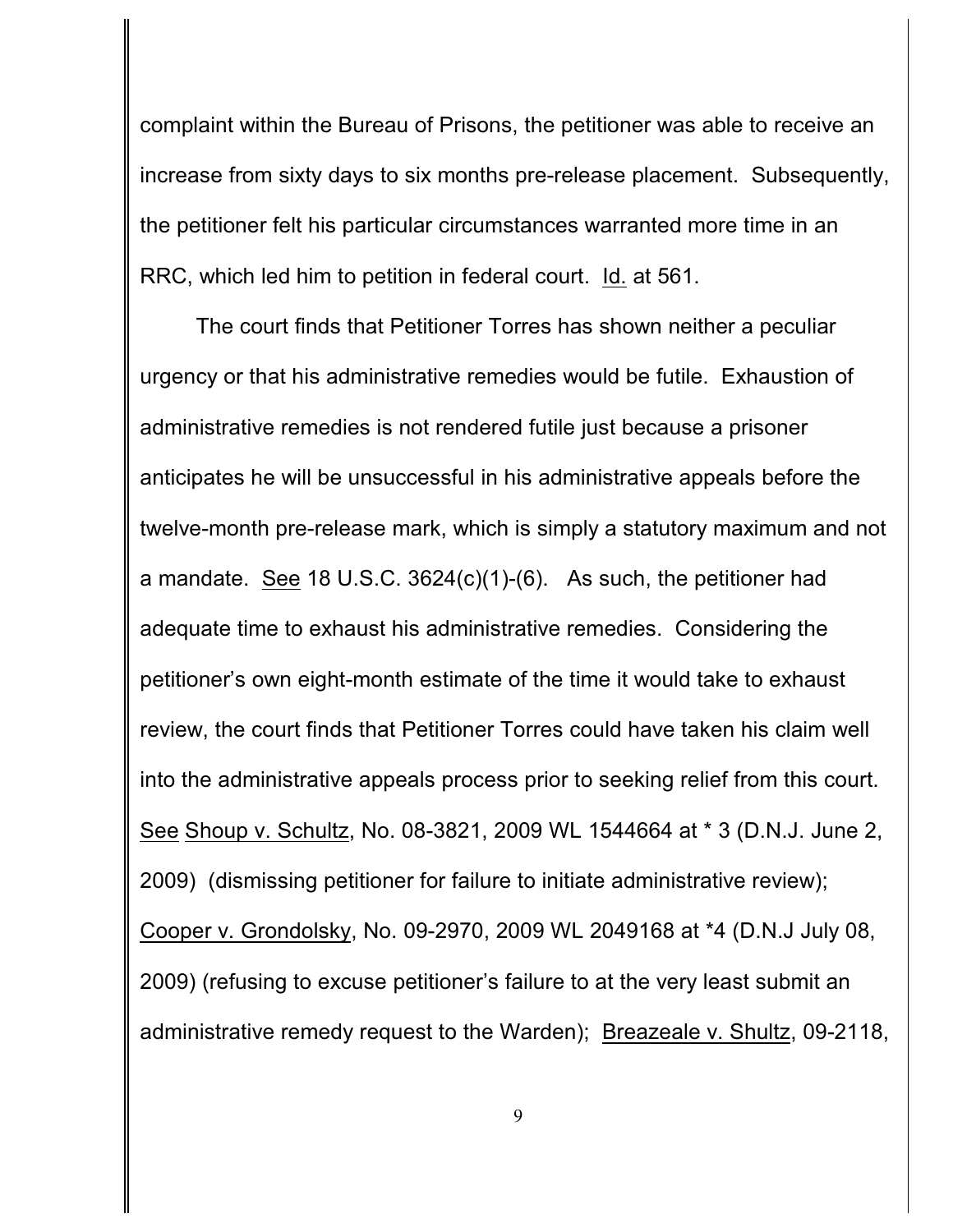2009 WL 1438236 at \*3 (D.N.J. May 19, 2009) (same). Accordingly, the court will dismiss the petition for a writ of habeas corpus pursuant to Section 2241 for failure to exhaust administrative remedies.

### **B. Bureau of Prison Policies Regarding Approval by Regional**

### **Director for Pre-Release RRC/CCC Placement Beyond Six Months**

In the interest of completeness, the court will address the merits of the petition. Torres asserts that the April 14, 2008 Bureau of Prison Memorandum imposes a policy of categoric pre-release placement for a time of six months or less because placement for a period greater than six months requires approval by a Bureau of Prisons Regional Director. (Petition at ¶ 5). The petitioner states that denying prison staff the discretion to recommend a placement longer than six months without advance written approval by a Regional Director is inconsistent with 18 U.S.C. 3624(c), as interpreted in Strong, 599 F.Supp. 2d at 561-62.

In Strong, the court found that the policies elaborated in the April 14, 2008 Memorandum were in violation of regulatory guideposts included in the Second Chance Act's amendments to 18 U.S.C § 3624(c). 599 F. Supp. 2d at 563. It held that the "[m]emorandum impermissibly constrains staff's discretion to designate inmates to a CCC for a duration that will provide the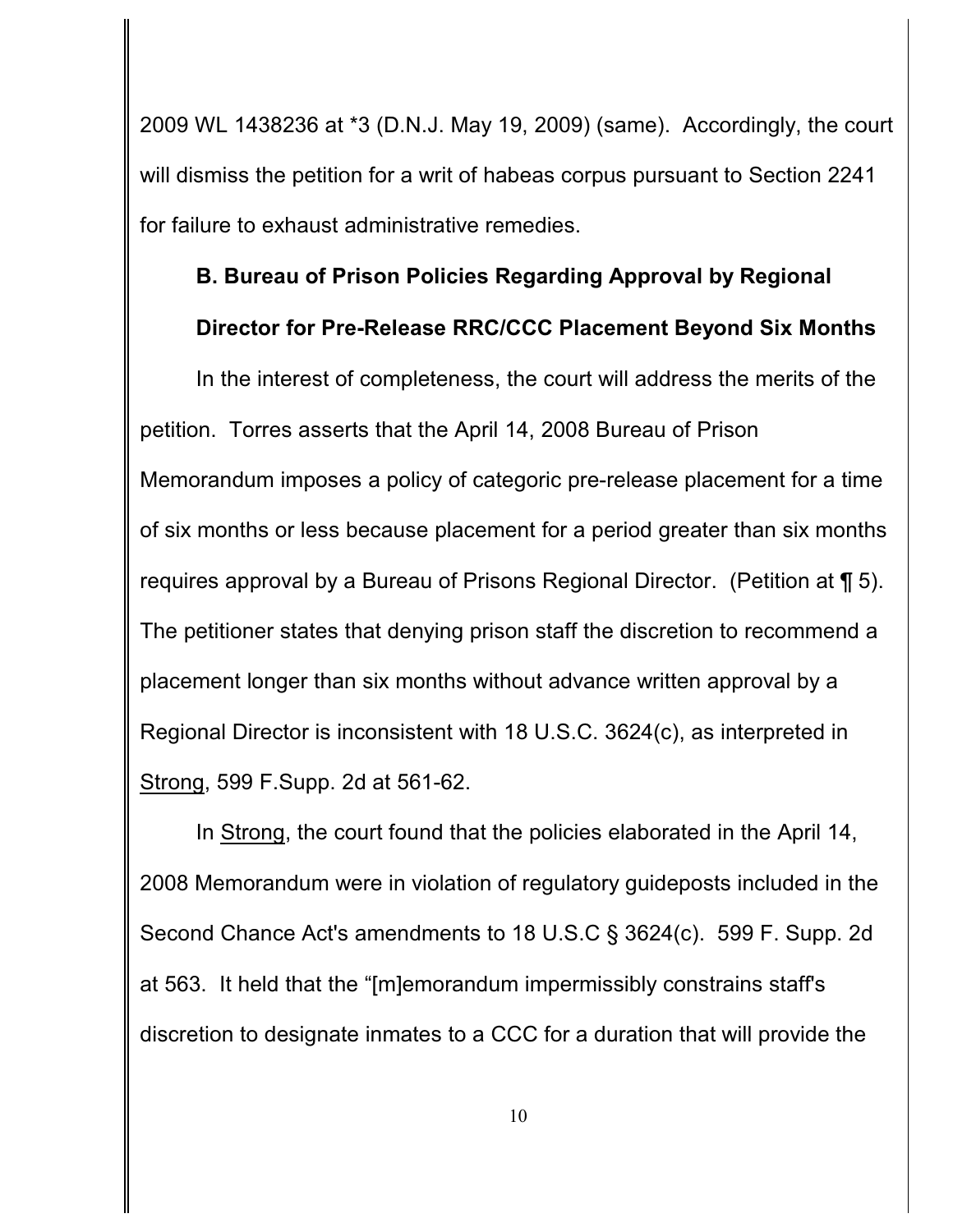greatest likelihood of successful reintegration into the community, contrary to  $\S$  3624(c)(6)(C)." Id.

There is evidence that the April 14, 2008 Memorandum has been replaced with formal federal regulations applicable to the petitioner. Id. at 562-63. Interim regulations passed on October 21, 2008 (73 Fed. Reg. 62440) state that "[i]nmates may be designated to community confinement as a condition of prerelease custody and programming during the final months of the inmate's term of imprisonment, not to exceed twelve months." 28 C.F.R. § 570.21(a). Moreover "[i]nmates will be considered for pre-release community confinement in a manner consistent with 18 U.S.C. § 3621(b), determined on an individual basis, and of sufficient duration to provide the greatest likelihood of successful reintegration into the community, within the time-frames set forth in this part." 28 C.F.R. § 570.22 (Oct. 22, 2008).

The court finds that the Bureau of Prisons did not violate the Second Chance Act when it determined that Petitioner Torres would be placed in prerelease custody for six months, regardless of whether it followed the April 18, 2008 Memorandum or the October 2008 Regulations when it reviewed the petitioner's case. In doing so, the court declines to extend the reasoning of Strong to the petition before us. Unlike Strong, the petitioner has provided no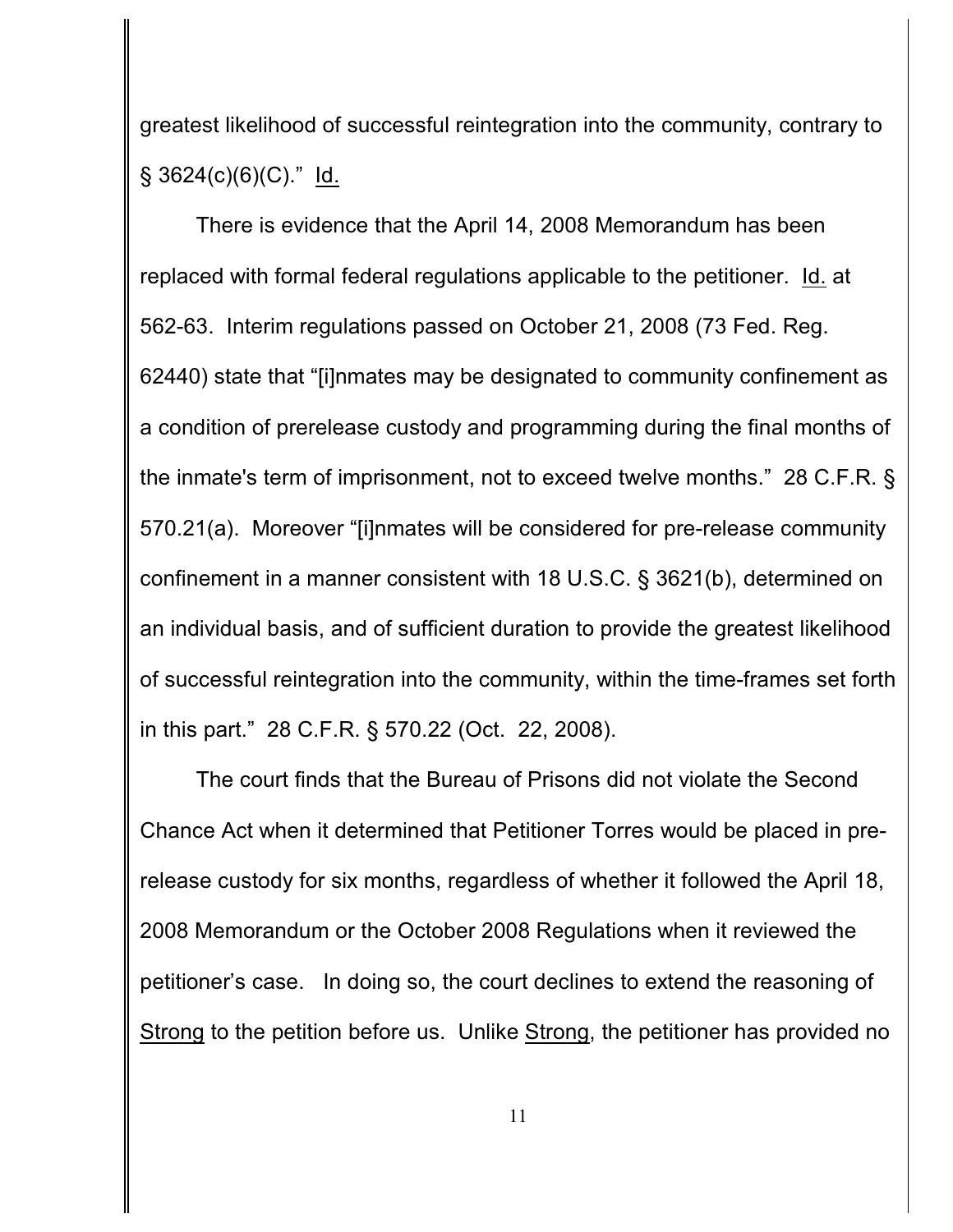reason why he requires more than six months of pre-release placement, other than that it would give him the greatest likelihood of successful reintegration.

The evidence indicates that the petitioner's unit team at LCSI Allenwood applied the guidelines set forth in the Second Chance Act. Bureau of Prisons staff members considered the factors of 18 U.S.C.  $\S$  3621(b)<sup>2</sup> when they evaluated Petitioner Torres in December 2008. (See Petitioner's Reply Brief, Ex. RA). There is no evidence that the petitioner was categorically granted less than six months placement in an RRC. He was evaluated on an

The Bureau of Prisons shall designate the place of the prisoner's imprisonment. The Bureau may designate any available penal or correctional facility that meets minimum standards of health and habitability established by the Bureau, whether maintained by the Federal Government or otherwise and whether within or without the judicial district in which the person was convicted, that the Bureau determines to be appropriate and suitable, considering--

- (1) the resources of the facility contemplated;
- (2) the nature and circumstances of the offense;
- (3) the history and characteristics of the prisoner;
- (4) any statement by the court that imposed the sentence-- (A) concerning the purposes for which the sentence to imprisonment was determined to be warranted; or (B) recommending a type of penal or correctional facility as appropriate; and

(5) any pertinent policy statement issued by the Sentencing Commission pursuant to section 994(a)(2) of title 28...

...Any order, recommendation, or request by a sentencing court that a convicted person serve a term of imprisonment in a community corrections facility shall have no binding effect on the authority of the Bureau under this section to determine or change the place of imprisonment of that person.

 $2$  18 U.S.C. § 3621(b) provides: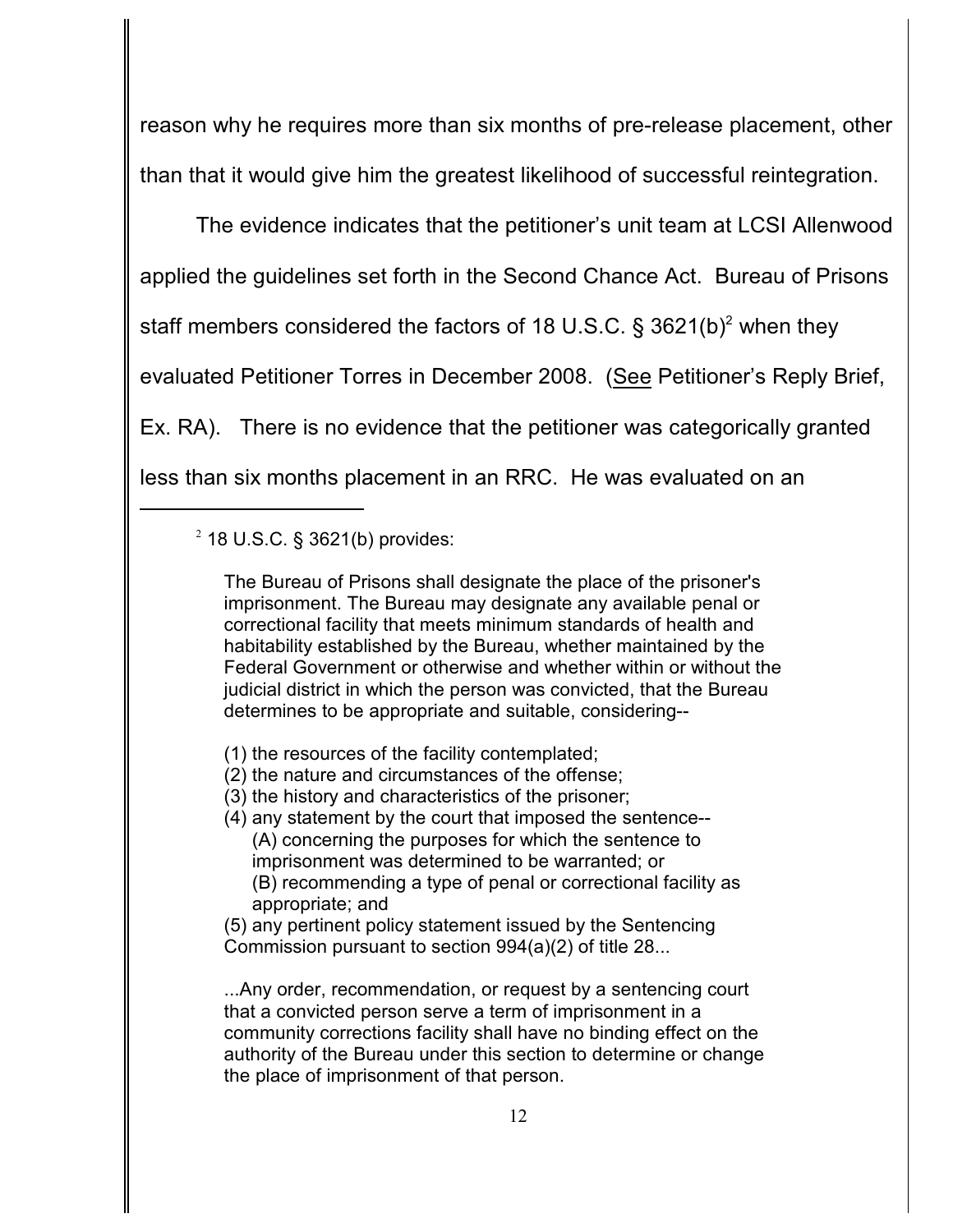individual basis, as 18 U.S.C § 3624(c) requires. Tthe court will not override the judgment of Bureau of Prisons staff in determining the time necessary for Petitioner Torres's successful reintegration, since these decisions are generally best left to the discretion of prison officials. LSCI Allenwood staff did not disregard important personal circumstances that would have warranted consideration for longer placement in pre-release custody. As such, the court finds that Petitioner Torres has offered no legal basis to support a reconsideration of his RRC placement date. He merely disagrees with the recommended length of RRC placement. Those are not grounds for issuing a writ of habeas corpus.

### **CONCLUSION**

For the reasons stated above, the court will dismiss the petition for a writ of habeas corpus. An appropriate order follows.